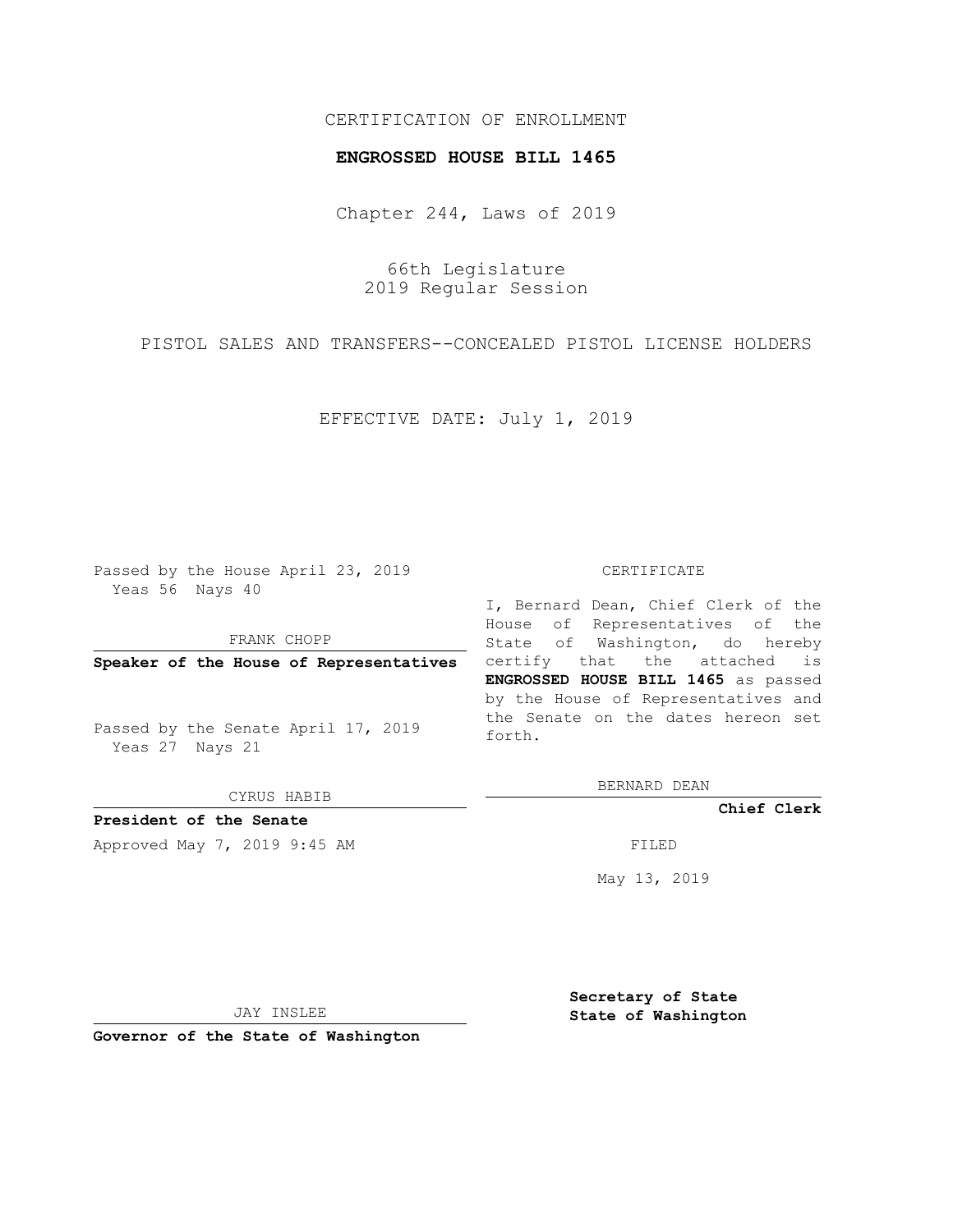### **ENGROSSED HOUSE BILL 1465**

AS AMENDED BY THE SENATE

Passed Legislature - 2019 Regular Session

# **State of Washington 66th Legislature 2019 Regular Session**

**By** Representatives Goodman, Jinkins, and Santos

Read first time 01/22/19. Referred to Committee on Civil Rights & Judiciary.

1 AN ACT Relating to requirements for pistol sales or transfers; 2 amending RCW 9.41.090; adding a new section to chapter 43.43 RCW; 3 providing an effective date; providing a contingent expiration date; 4 and declaring an emergency.

5 BE IT ENACTED BY THE LEGISLATURE OF THE STATE OF WASHINGTON:

6 **Sec. 1.** RCW 9.41.090 and 2019 c 3 s 3 are each amended to read 7 as follows:

8 (1) In addition to the other requirements of this chapter, no 9 dealer may deliver a pistol to the purchaser thereof until:

10 (a) ((The purchaser produces a valid concealed pistol license and 11 the dealer has recorded the purchaser's name, license number, and 12 issuing agency, such record to be made in triplicate and processed as 13 provided in subsection (6) of this section. For purposes of this 14 subsection (1)(a), a "valid concealed pistol license" does not 15 include a temporary emergency license, and does not include any 16 <del>license issued before July 1, 1996, unless the issuing agency</del> 17 conducted a records search for disqualifying crimes under RCW 18 9.41.070 at the time of issuance;

19 (b)) The dealer is notified in writing by (i) the chief of 20 police or the sheriff of the jurisdiction in which the purchaser 21 resides that the purchaser is eligible to possess a pistol under RCW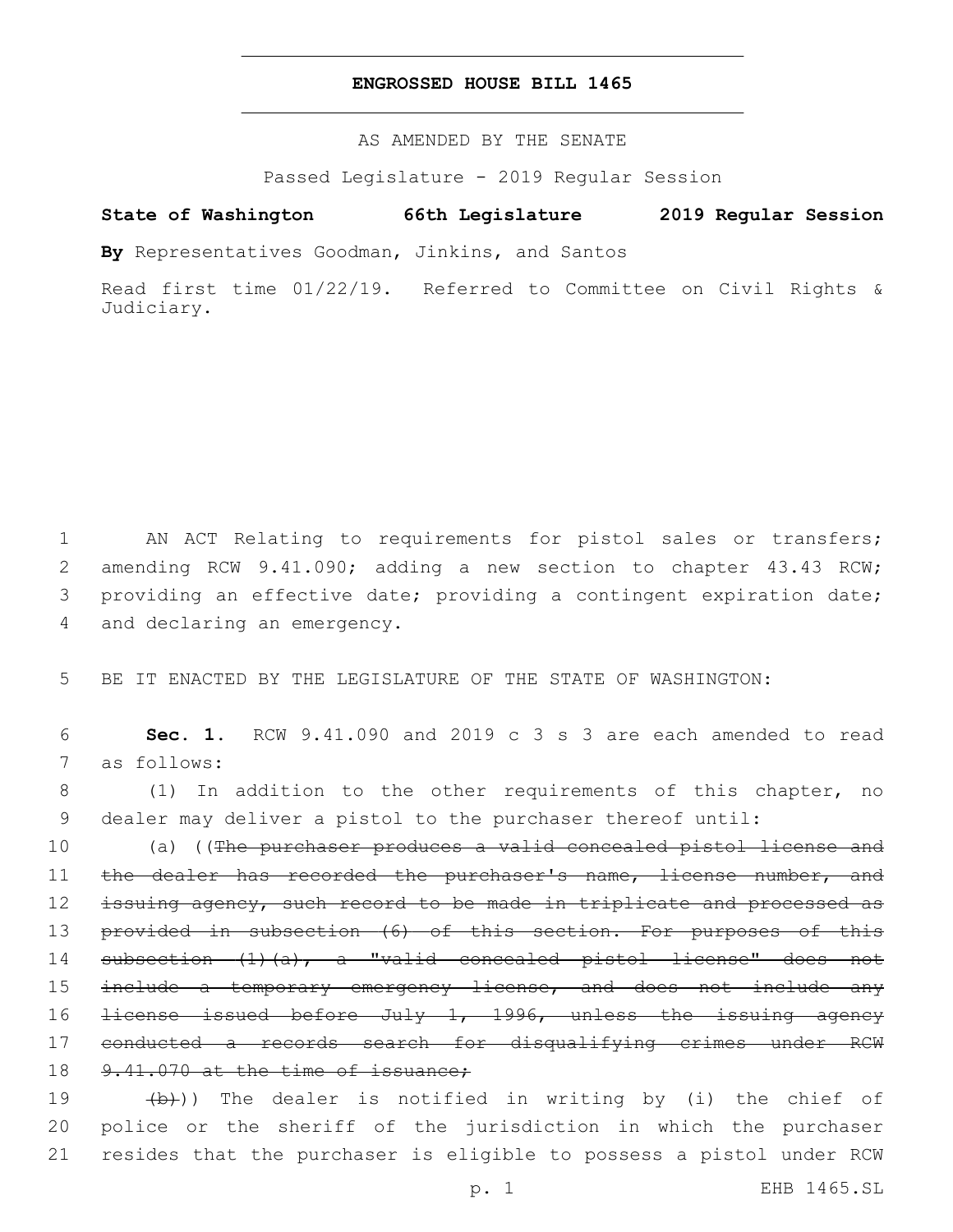9.41.040 and that the application to purchase is approved by the chief of police or sheriff; or (ii) the state that the purchaser is eligible to possess a firearm under RCW 9.41.040, as provided in subsection (3)(b) of this section; or4

5 (((+e))) (b) The requirements or time periods in RCW 9.41.092 have been satisfied.6

 (2) In addition to the other requirements of this chapter, no dealer may deliver a semiautomatic assault rifle to the purchaser 9 thereof until:

 (a) The purchaser provides proof that he or she has completed a recognized firearm safety training program within the last five years 12 that, at a minimum, includes instruction on:

13 (i) Basic firearms safety rules;

 (ii) Firearms and children, including secure gun storage and 15 talking to children about gun safety;

16 (iii) Firearms and suicide prevention;

(iv) Secure gun storage to prevent unauthorized access and use;

18 (v) Safe handling of firearms; and

 (vi) State and federal firearms laws, including prohibited 20 firearms transfers.

21 The training must be sponsored by a federal, state, county, or municipal law enforcement agency, a college or university, a nationally recognized organization that customarily offers firearms training, or a firearms training school with instructors certified by a nationally recognized organization that customarily offers firearms training. The proof of training shall be in the form of a certification that states under the penalty of perjury the training 28 included the minimum requirements; and

 (b) The dealer is notified in writing by (i) the chief of police or the sheriff of the jurisdiction in which the purchaser resides that the purchaser is eligible to possess a firearm under RCW 9.41.040 and that the application to purchase is approved by the chief of police or sheriff; or (ii) the state that the purchaser is eligible to possess a firearm under RCW 9.41.040, as provided in 35 subsection (3)(b) of this section; or

 (c) The requirements or time periods in RCW 9.41.092 have been 37 satisfied.

 (3)(a) Except as provided in (b) of this subsection, in determining whether the purchaser meets the requirements of RCW 40 9.41.040, the chief of police or sheriff, or the designee of either,

p. 2 EHB 1465.SL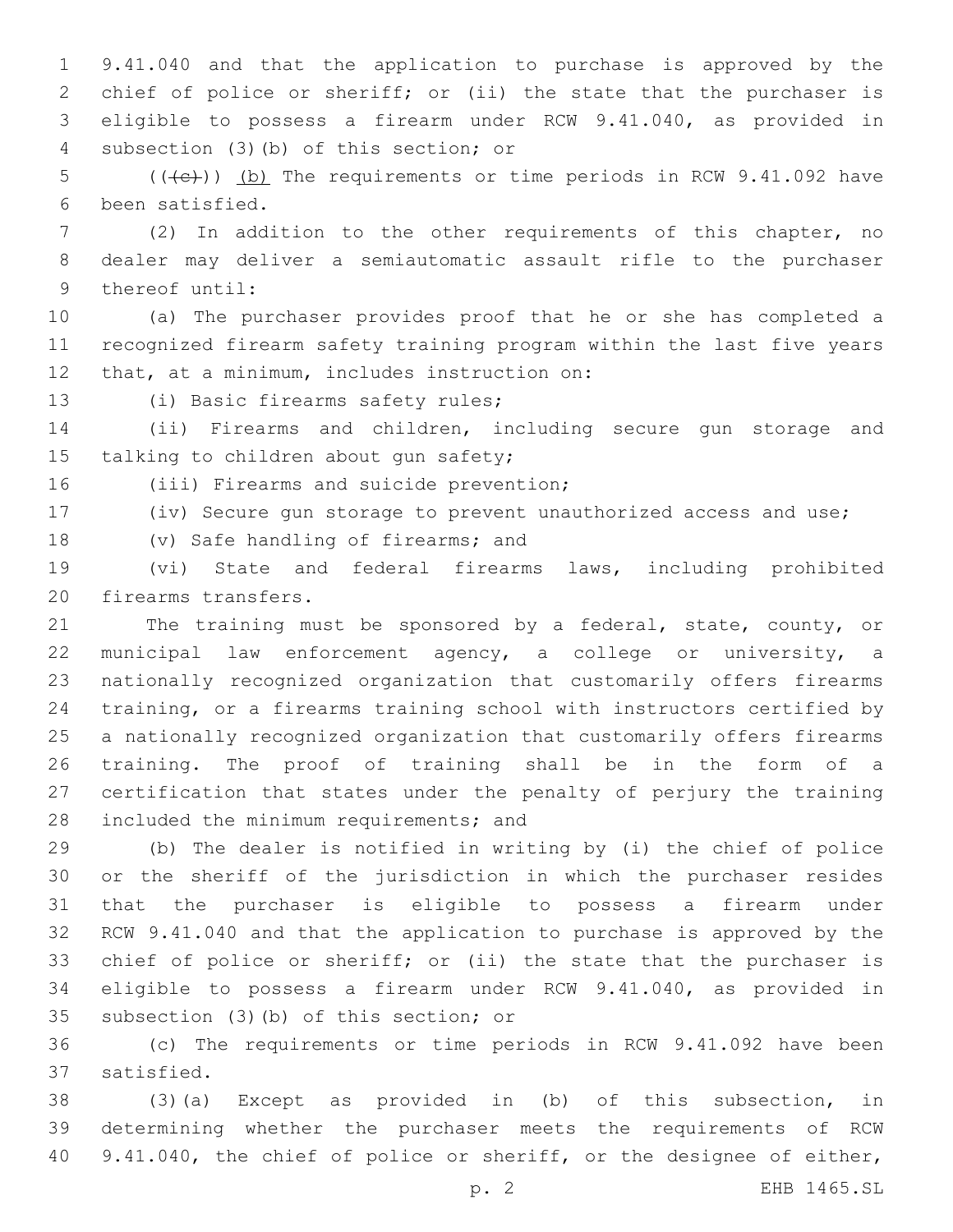1 shall check with the ((national crime information center, including 2 the)) national instant criminal background check system, provided for by the Brady handgun violence prevention act (18 U.S.C. Sec. 921 et seq.), the Washington state patrol electronic database, the health care authority electronic database, and with other agencies or resources as appropriate, to determine whether the applicant is ineligible under RCW 9.41.040 to possess a firearm.

 (b) The state, through the legislature or initiative process, may enact a statewide firearms background check system equivalent to, or more comprehensive than, the check required by (a) of this subsection to determine that a purchaser is eligible to possess a firearm under RCW 9.41.040. Once a state system is established, a dealer shall use the state system and national instant criminal background check system, provided for by the Brady handgun violence prevention act (18 U.S.C. Sec. 921 et seq.), to make criminal background checks of 16 applicants to purchase firearms.

 (4) In any case under this section where the applicant has an outstanding warrant for his or her arrest from any court of competent jurisdiction for a felony or misdemeanor, the dealer shall hold the delivery of the pistol or semiautomatic assault rifle until the warrant for arrest is served and satisfied by appropriate court appearance. The local jurisdiction for purposes of the sale, or the state pursuant to subsection (3)(b) of this section, shall confirm the existence of outstanding warrants within seventy-two hours after notification of the application to purchase a pistol or semiautomatic assault rifle is received. The local jurisdiction shall also immediately confirm the satisfaction of the warrant on request of the dealer so that the hold may be released if the warrant was for an offense other than an offense making a person ineligible under RCW 30 9.41.040 to possess a firearm.

 (5) In any case where the chief or sheriff of the local jurisdiction, or the state pursuant to subsection (3)(b) of this section, has reasonable grounds based on the following circumstances: (a) Open criminal charges, (b) pending criminal proceedings, (c) pending commitment proceedings, (d) an outstanding warrant for an offense making a person ineligible under RCW 9.41.040 to possess a firearm, or (e) an arrest for an offense making a person ineligible under RCW 9.41.040 to possess a firearm, if the records of disposition have not yet been reported or entered sufficiently to determine eligibility to purchase a firearm, the local jurisdiction

p. 3 EHB 1465.SL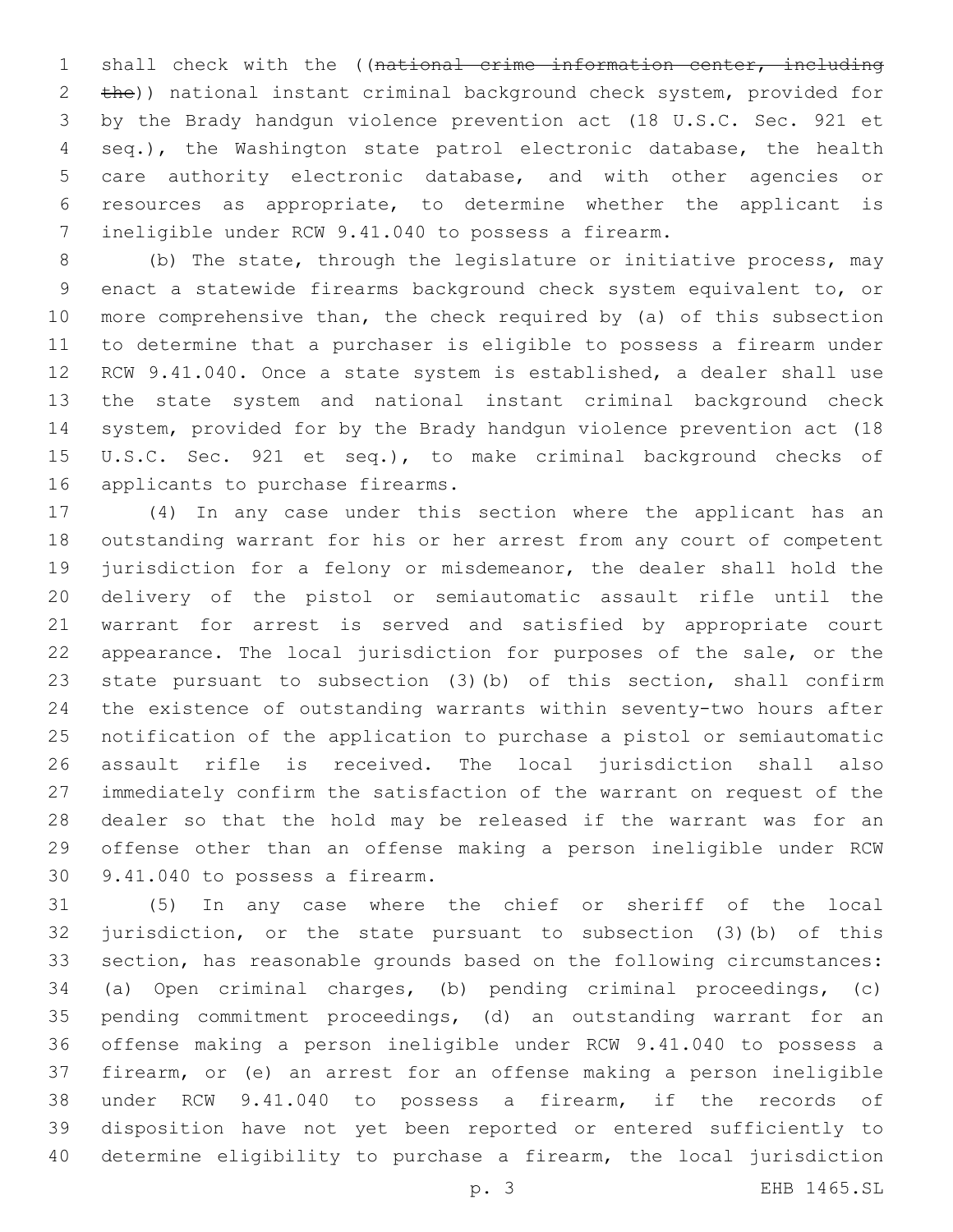or the state may hold the sale and delivery of the pistol or semiautomatic assault rifle up to thirty days in order to confirm existing records in this state or elsewhere. After thirty days, the hold will be lifted unless an extension of the thirty days is approved by a local district court, superior court, or municipal court for good cause shown. A dealer shall be notified of each hold placed on the sale by local law enforcement or the state and of any application to the court for additional hold period to confirm 9 records or confirm the identity of the applicant.

 (6)(a) At the time of applying for the purchase of a pistol or semiautomatic assault rifle, the purchaser shall sign in triplicate and deliver to the dealer an application containing:

 (i) His or her full name, residential address, date and place of 14 birth, race, and gender;

15 (ii) The date and hour of the application;

 (iii) The applicant's driver's license number or state 17 identification card number;

 (iv) A description of the pistol or semiautomatic assault rifle including the make, model, caliber and manufacturer's number if available at the time of applying for the purchase of a pistol or semiautomatic assault rifle. If the manufacturer's number is not available at the time of applying for the purchase of a pistol or semiautomatic assault rifle, the application may be processed, but delivery of the pistol or semiautomatic assault rifle to the purchaser may not occur unless the manufacturer's number is recorded on the application by the dealer and transmitted to the chief of police of the municipality or the sheriff of the county in which the purchaser resides, or the state pursuant to subsection (3)(b) of this 29 section;

 (v) A statement that the purchaser is eligible to purchase and possess a firearm under state and federal law; and

 (vi) If purchasing a semiautomatic assault rifle, a statement by the applicant under penalty of perjury that the applicant has completed a recognized firearm safety training program within the last five years, as required by subsection (2) of this section.

 (b) The application shall contain two warnings substantially stated as follows:37

 (i) CAUTION: Although state and local laws do not differ, federal law and state law on the possession of firearms differ. If you are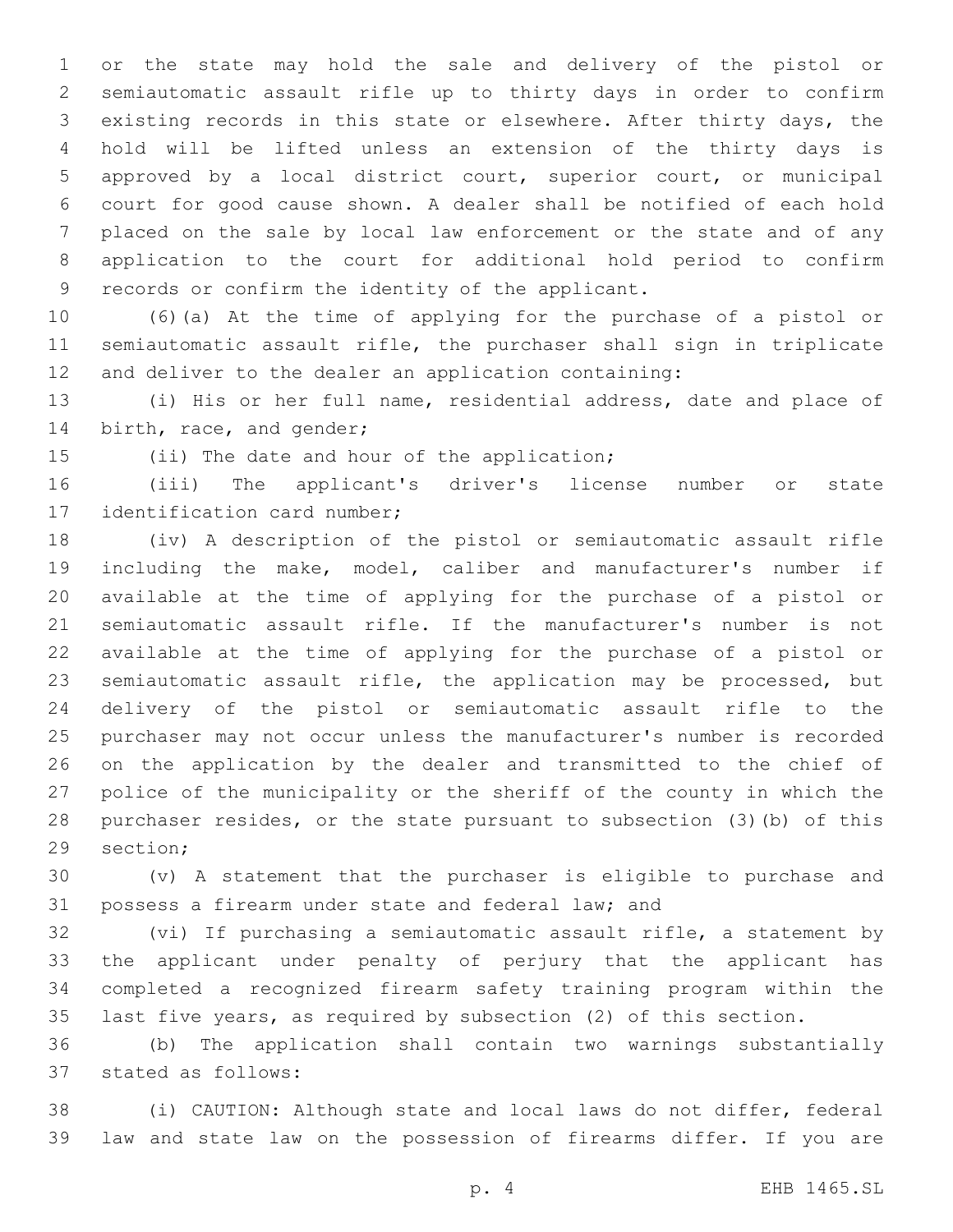prohibited by federal law from possessing a firearm, you may be prosecuted in federal court. State permission to purchase a firearm 3 is not a defense to a federal prosecution; and

 (ii) CAUTION: The presence of a firearm in the home has been associated with an increased risk of death to self and others, including an increased risk of suicide, death during domestic violence incidents, and unintentional deaths to children and others.

 The purchaser shall be given a copy of the department of fish and wildlife pamphlet on the legal limits of the use of firearms and 10 firearms safety.

 (c) The dealer shall, by the end of the business day, sign and attach his or her address and deliver a copy of the application and such other documentation as required under subsections (1) and (2) of this section to the chief of police of the municipality or the 15 sheriff of the county of which the purchaser is a resident, or the state pursuant to subsection (3)(b) of this section. The triplicate shall be retained by the dealer for six years. The dealer shall deliver the pistol or semiautomatic assault rifle to the purchaser following the period of time specified in this chapter unless the dealer is notified of an investigative hold under subsection (5) of this section in writing by the chief of police of the municipality, 22 the sheriff of the county, or the state, whichever is applicable, or of the denial of the purchaser's application to purchase and the grounds thereof. The application shall not be denied unless the purchaser is not eligible to purchase or possess the firearm under 26 state or federal law.

 (d) The chief of police of the municipality or the sheriff of the county, or the state pursuant to subsection (3)(b) of this section, shall retain or destroy applications to purchase a pistol or semiautomatic assault rifle in accordance with the requirements of 18 31 U.S.C. Sec. 922.

 (7)(a) To help offset the administrative costs of implementing this section as it relates to new requirements for semiautomatic assault rifles, the department of licensing may require the dealer to charge each semiautomatic assault rifle purchaser or transferee a fee not to exceed twenty-five dollars, except that the fee may be adjusted at the beginning of each biennium to levels not to exceed the percentage increase in the consumer price index for all urban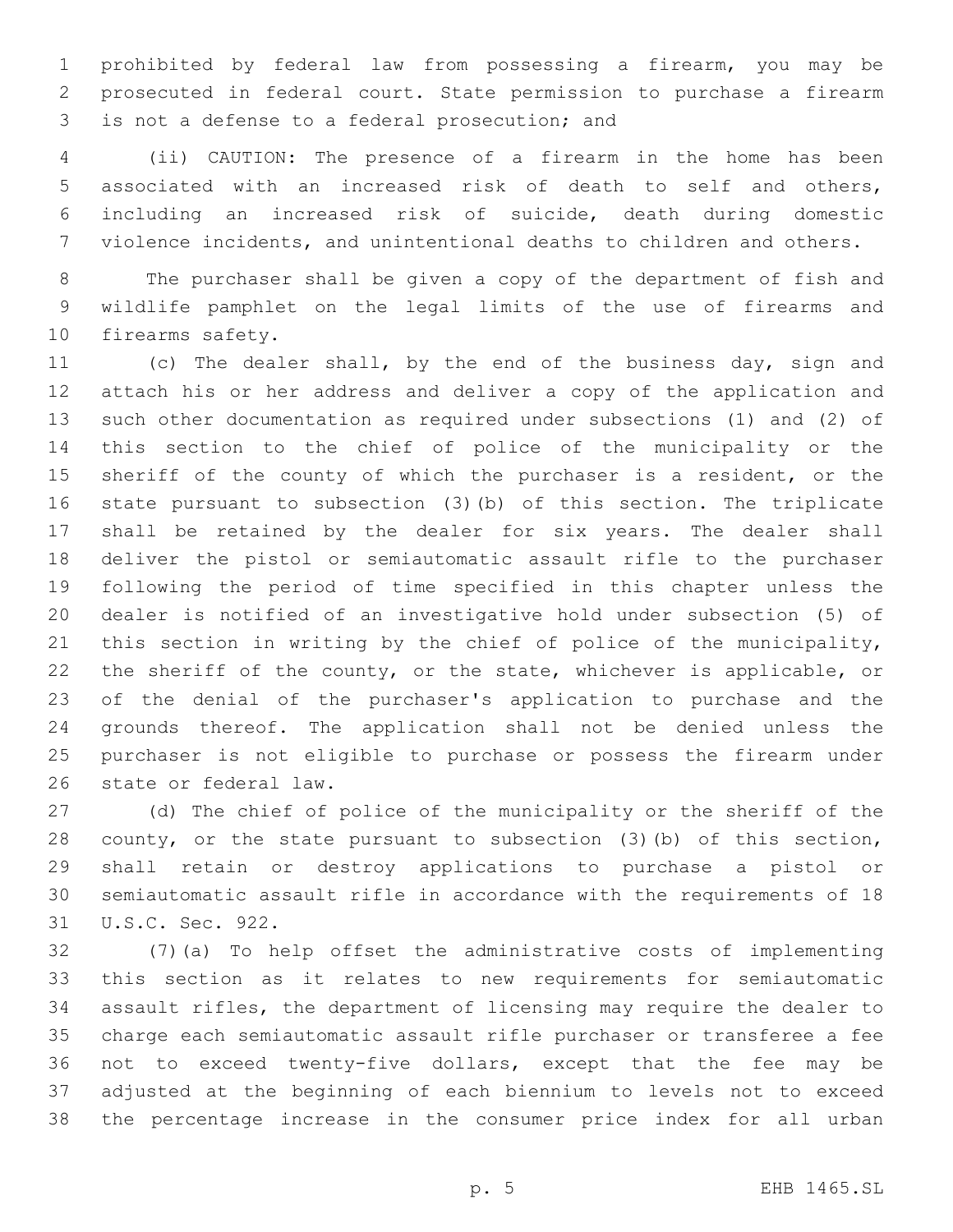consumers, CPI-W, or a successor index, for the previous biennium as calculated by the United States department of labor.

 (b) The fee under (a) of this subsection shall be no more than is 4 necessary to fund the following:

 (i) The state for the cost of meeting its obligations under this 6 section;

 (ii) The health care authority, mental health institutions, and other health care facilities for state-mandated costs resulting from 9 the reporting requirements imposed by RCW 9.41.097(1); and

 (iii) Local law enforcement agencies for state-mandated local costs resulting from the requirements set forth under RCW 9.41.090 12 and this section.

 (8) A person who knowingly makes a false statement regarding identity or eligibility requirements on the application to purchase a firearm is guilty of false swearing under RCW 9A.72.040.

 (9) This section does not apply to sales to licensed dealers for 17 resale or to the sale of antique firearms.

 NEW SECTION. **Sec. 2.** A new section is added to chapter 43.43 19 RCW to read as follows:

 (1) Section 1 of this act expires June 30, 2022, if the contingency in subsection (2) of this section does not occur by December 31, 2021, as determined by the Washington state patrol.

 (2) Section 1 of this act expires six months after the date on which the Washington state patrol determines that a single point of contact firearm background check system, for purposes of the federal Brady handgun violence prevention act (18 U.S.C. Sec. 921 et seq.), 27 is operational in the state.

 (3) If section 1 of this act expires pursuant to subsection (2) of this section, the Washington state patrol must provide written notice of the expiration to the chief clerk of the house of representatives, the secretary of the senate, the office of the code reviser, and others as deemed appropriate by the Washington state 33 patrol.

 NEW SECTION. **Sec. 3.** This act is necessary for the immediate preservation of the public peace, health, or safety, or support of the state government and its existing public institutions, and takes effect July 1, 2019.